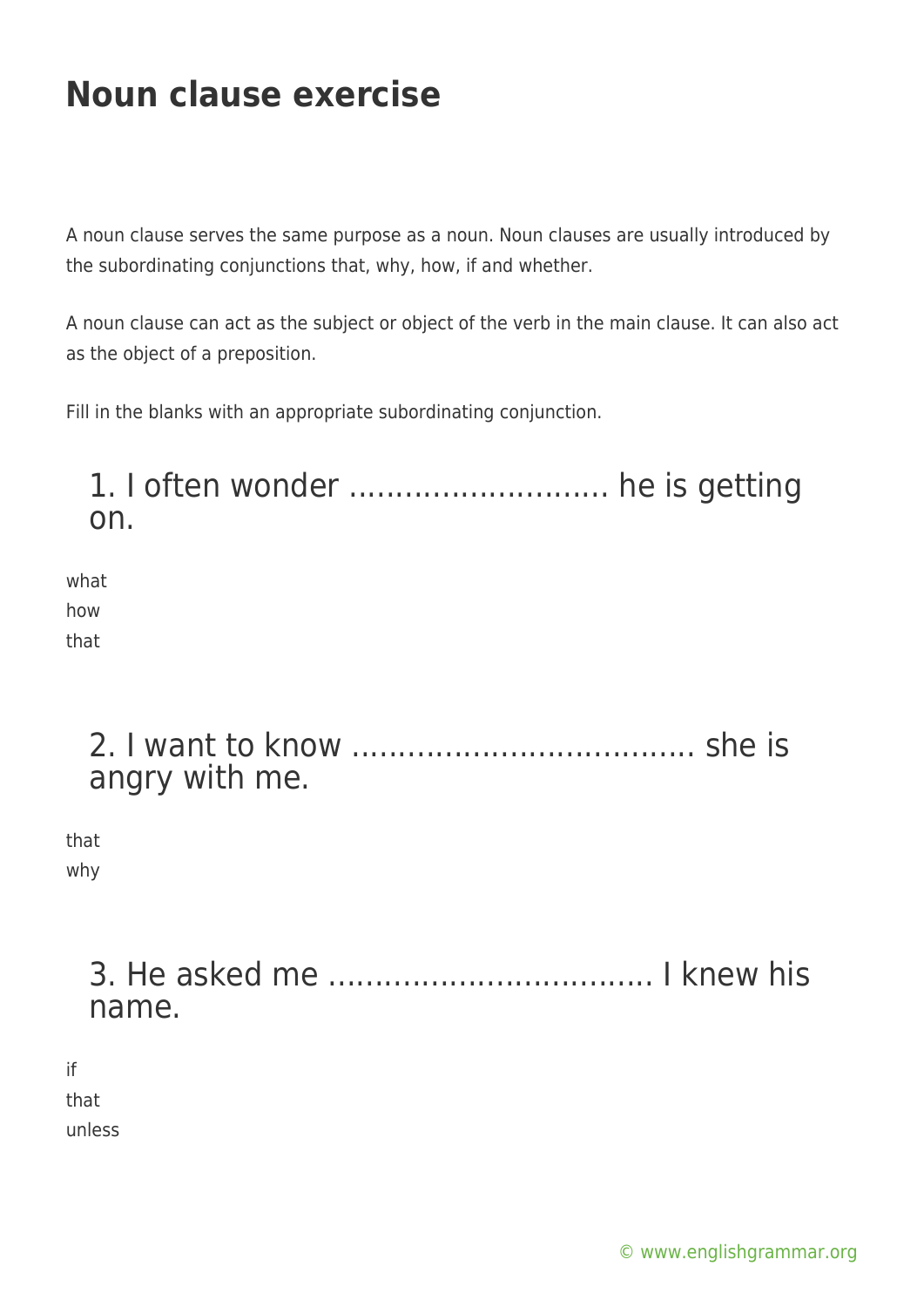4. She said ........................................... she would not come.

| ïf      |
|---------|
| that    |
| whether |

5. I feel .................................. I will fail.

that what

> 6. I thought .................................... she would arrive.

that what

> 7. ...................................... you should cheat me hurts me.

What That

Why

[© www.englishgrammar.org](https://www.englishgrammar.org/)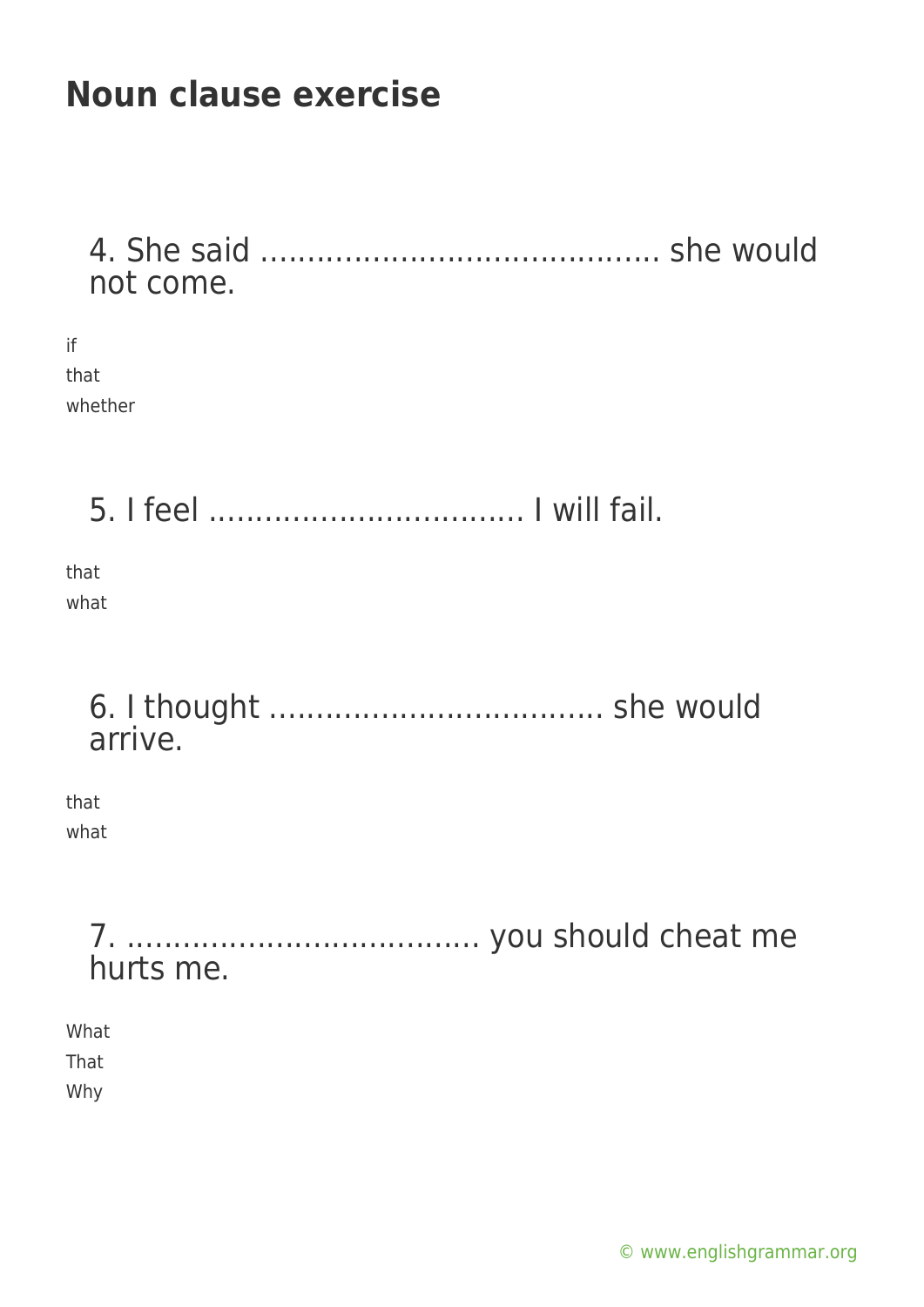8. I don't know ................................... I can get out of this mess.

that how

9. I don't know ...................................... he wants.

that what if

### 10. I went to see ..................................... had happened.

how that what

# 11. Pay careful attention to ..................................... I am going to say.

that

what

how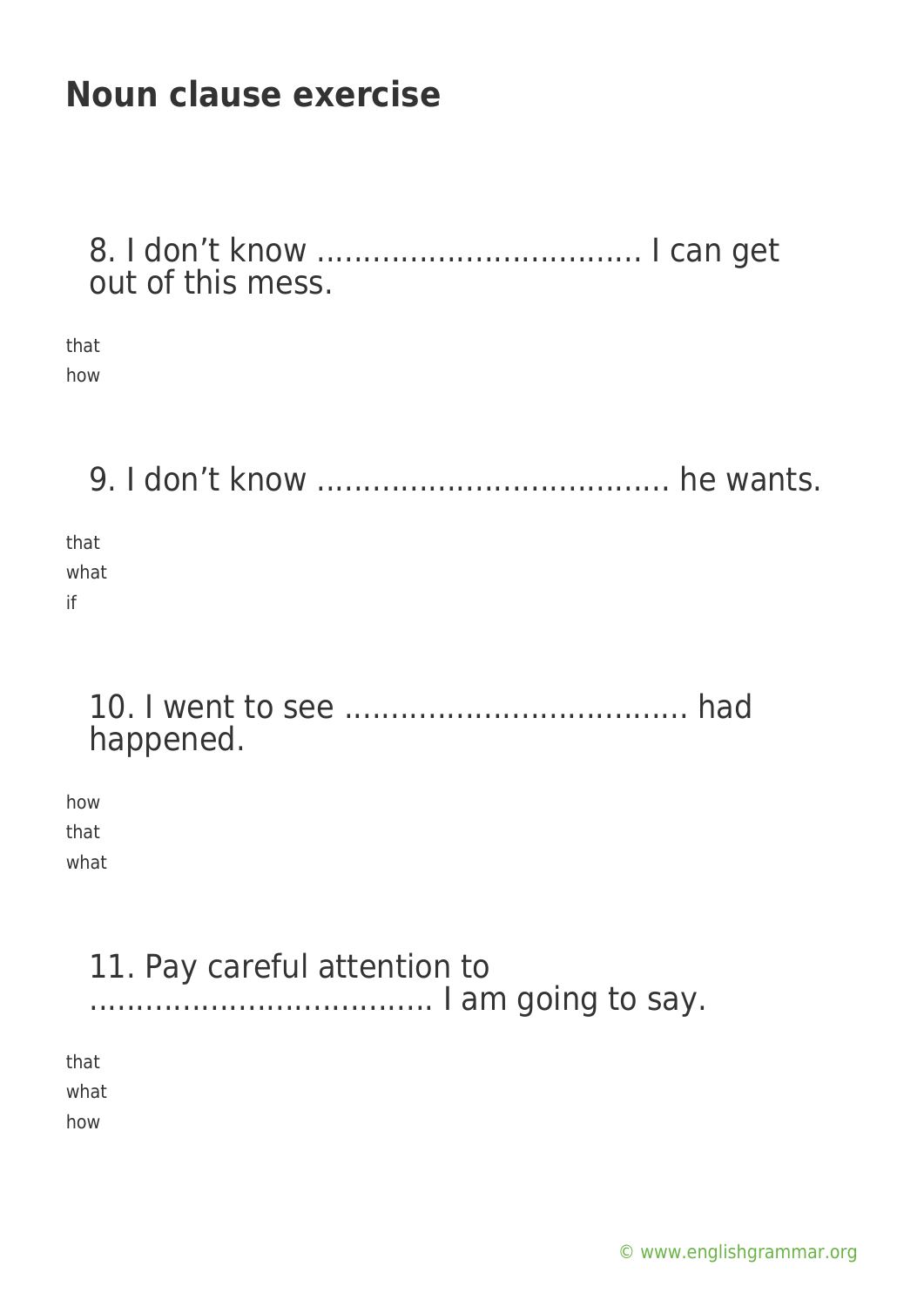### 12. She told me ................................... she would be delighted to come.

as that

#### Answers

- 1. I often wonder how he is getting on.
- 2. I want to know why she is angry with me.
- 3. He asked me if I knew his name.
- 4. She said that she would not come.
- 5. I feel that I will fail.
- 6. I thought that she would arrive.
- 7. That you should cheat me hurts me.
- 8. I don't know how I can get out of this mess.
- 9. I don't know what he wants.
- 10. I went to see what had happened.
- 11. Pay careful attention to what I am going to say.